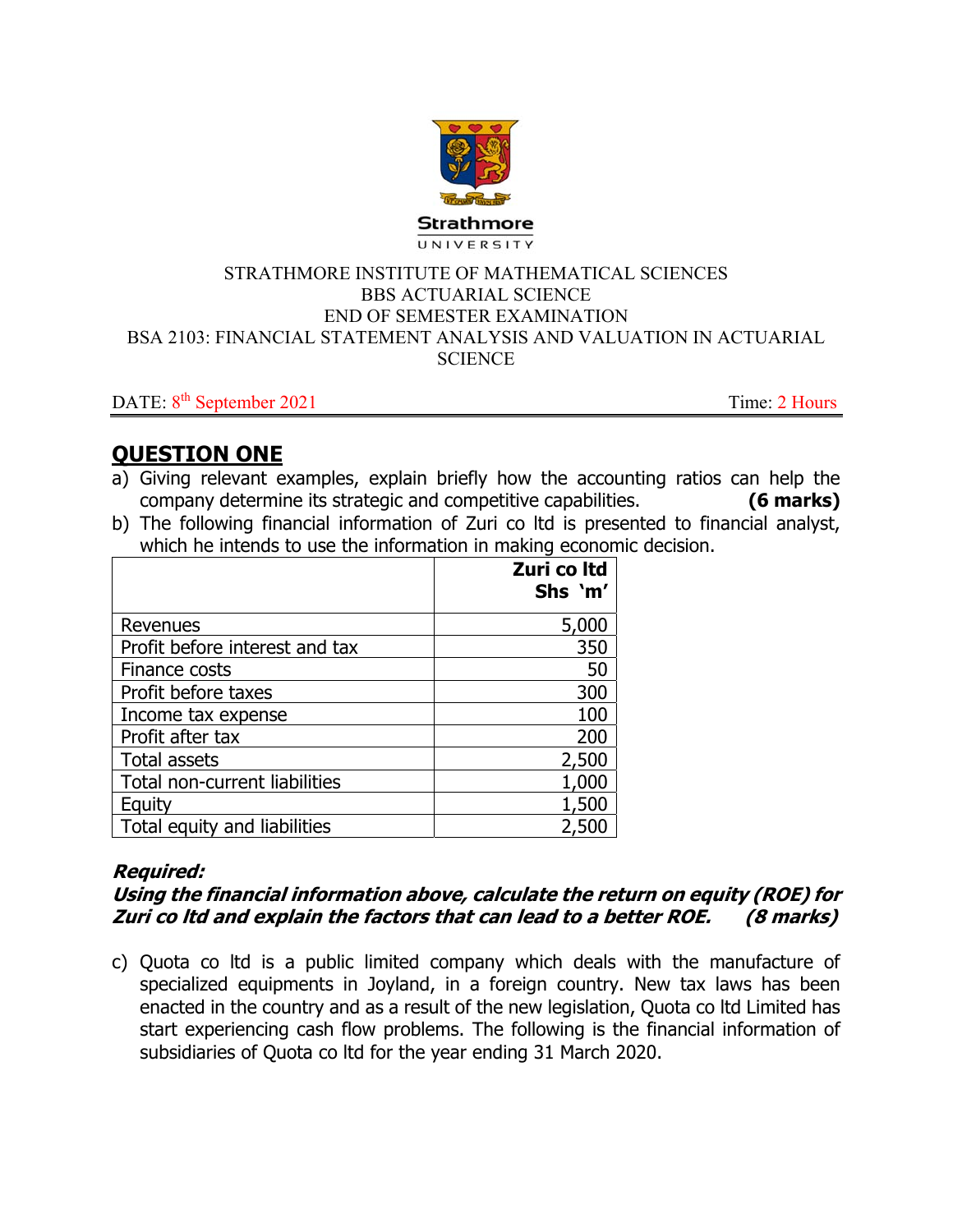|                                | Alpha Ltd | Beta Ltd  | <b>Cytllon Ltd</b> | Dyke Ltd   |
|--------------------------------|-----------|-----------|--------------------|------------|
| Working capital                | 40,000    | 20,000    | 60,000             | 400,000    |
| Retained earnings              | 600,000   | 200,000   | 200,000            | 2,000,000  |
| Profit before interest and tax | 100,000   | 0         | (300,000)          | 300,000    |
| Total assets                   | 2,000,000 | 1,000,000 | 8,000,000          | 18,000,000 |
| Market value of equity         | 200,000   | 50,000    | 480,000            | 1,000,000  |
| <b>Liabilities</b>             | 1,200,000 | 20,000    | 7,400,000          | 10,000,000 |
| Revenue                        | 2,000,000 | 1,000,000 | 8,000,000          | 18,000,000 |

#### **Quota Industries Limited**

#### **Required:**

| $\boldsymbol{i}$ | Determine the Altman's Z Score for each subsidiary company and |           |
|------------------|----------------------------------------------------------------|-----------|
|                  | analyzing on the results obtained                              | (8 marks) |

**ii) Provide any other ratios that can be incorporated into the Altman's bankruptcy prediction model to make more meaningful.** 

**iii) List any five indicators of possible business failure (5 marks)** 

**(Total: 30 marks)** 

## **QUESTION TWO**

Shown below are the financial statements of Joyland Co Ltd for its most recent two years:

# **Joyland Company Limited**

# **Statement of Profit or Loss**

**For the Year Ending** 

|                                   | FY <sub>2</sub>  | <b>FY1</b>       |
|-----------------------------------|------------------|------------------|
|                                   | <b>Shs '000'</b> | <b>Shs '000'</b> |
| Revenue                           | 150,000          | 110,000          |
| Cost of sales                     | (117,000)        | (85, 800)        |
| Gross profit                      | 33,000           | 24,200           |
| Distribution costs                | (6,000)          | (5,000)          |
| Administrative expenses           | (9,000)          | (9, 200)         |
| Finance costs- loan note interest | (1,750)          | (500)            |
| Profit before tax                 | 16,250           | 9,500            |
| Income tax expense                | (5,750)          | (3,000)          |
| Profit for the year               | 10,500           | 6,500            |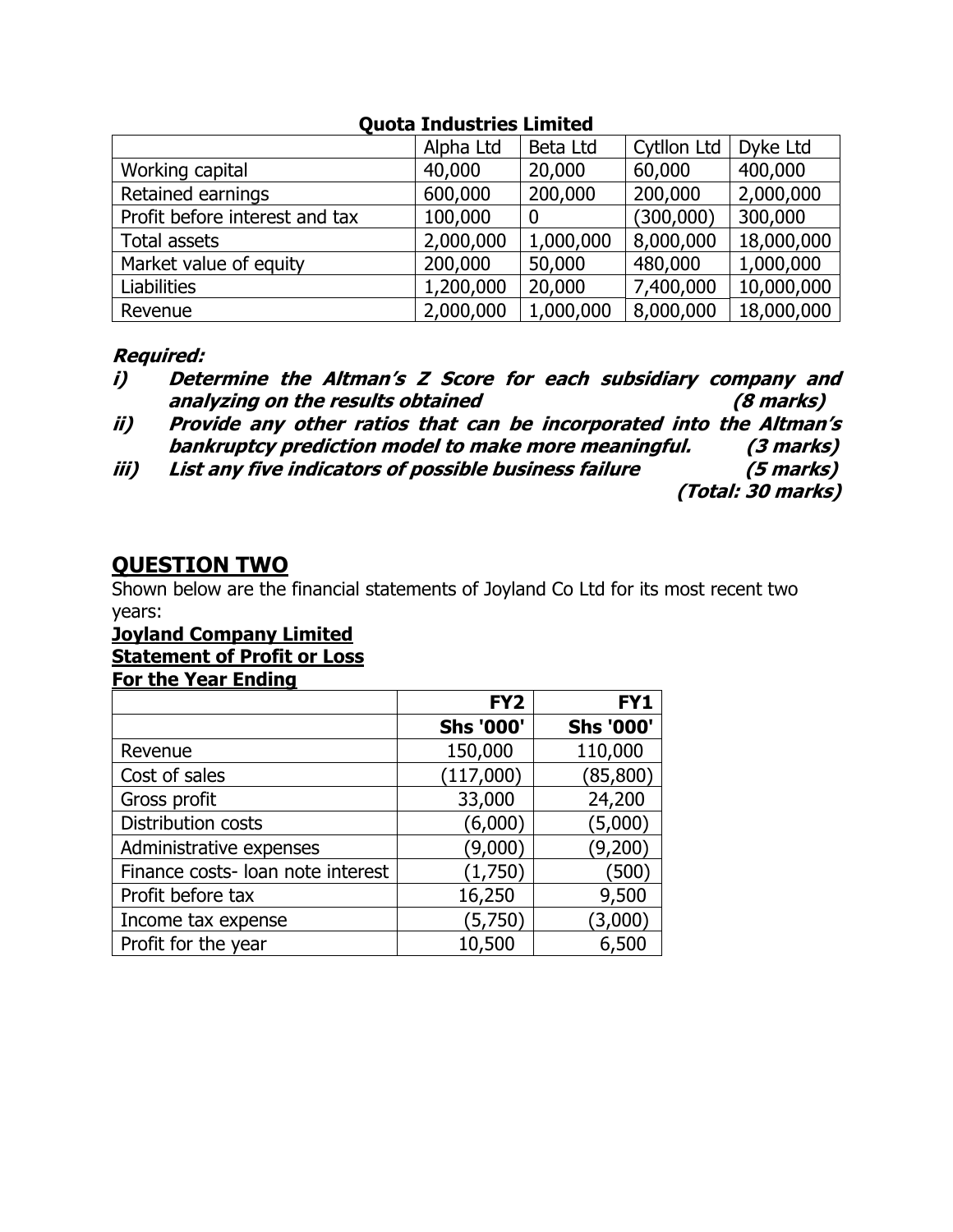# **Joyland Company Limited Statement of Financial Position**

|--|

|                                     | FY <sub>2</sub>  | FY1              |
|-------------------------------------|------------------|------------------|
|                                     | <b>Shs '000'</b> | <b>Shs '000'</b> |
| <b>Assets</b>                       |                  |                  |
| Non-current assets                  |                  |                  |
| Property, plant and equipment       | 148,000          | 85,000           |
| <b>Current assets</b>               |                  |                  |
| Inventory                           | 15,500           | 12,000           |
| Trade receivables                   | 11,000           | 8,000            |
| <b>Bank</b>                         | 500              | 5,000            |
|                                     | 27,000           | 25,000           |
| <b>Total assets</b>                 | 175,000          | 110,000          |
| <b>Equity and liabilities</b>       |                  |                  |
| <b>Equity</b>                       |                  |                  |
| Equity shares of Shs. 1 each        | 80,000           | 80,000           |
| Retained earnings                   | 15,000           | 10,000           |
|                                     | 95,000           | 90,000           |
| <b>Non-current liabilities</b>      |                  |                  |
| 10% loan notes                      | 55,000           | 5,000            |
| <b>Current liabilities</b>          |                  |                  |
| Trade payables                      | 21,000           | 13,000           |
| Current tax payable                 | 4,000            | 2,000            |
|                                     | 25,000           | 15,000           |
| <b>Total equity and liabilities</b> | 175,000          | 110,000          |

## **Additional Information:**

- 1. Depreciation for the PPE was Shs. 3.5m; and there was no disposal of PPE during the year.
- 2. The company had the policy of paying dividends at the end of the year

#### **Required:**

|       | a) Present the cash flows from operating activities for FY2 and provide                                          |                   |
|-------|------------------------------------------------------------------------------------------------------------------|-------------------|
|       | the analysis                                                                                                     | (10 marks)        |
|       | b) Assuming the figure provided in the statement of financial position are<br>average compute for the two years: |                   |
| (i)   | <b>Return on Capital Employed (R.O.C.E)</b>                                                                      | (2 marks)         |
| (ii)  | <b>Current ratio</b>                                                                                             | (2 marks)         |
| (iii) | Interest bearing debt to equity ratio                                                                            | (2 marks)         |
|       | c) Based on the solution to part (b) above analyze the ratios and provide                                        |                   |
|       | recommendation to a potential investor.                                                                          | (4 marks)         |
|       |                                                                                                                  | (Total: 20 marks) |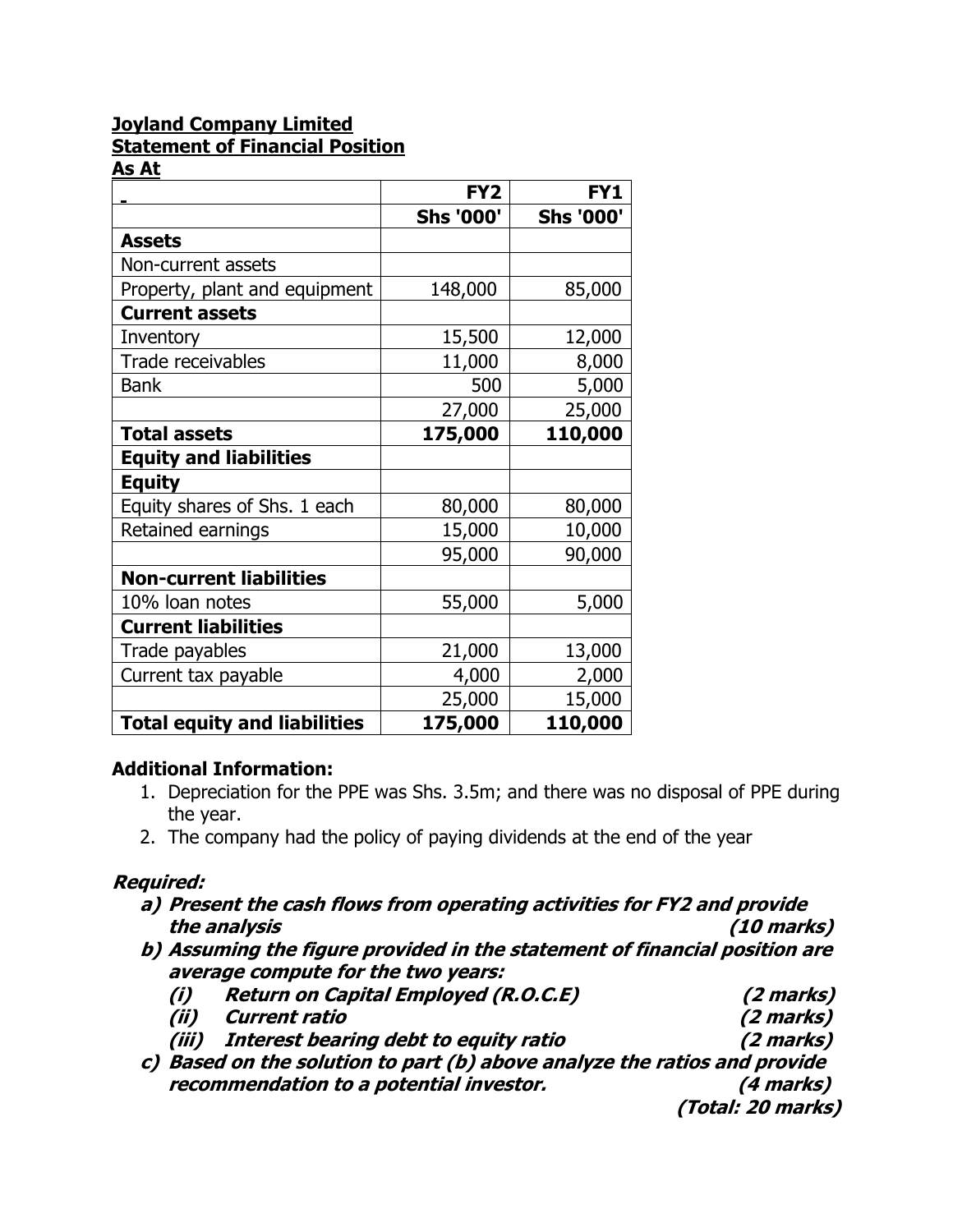# **QUESTION THREE**

Shown below are the financial statements of Joyland Co Ltd for its most recent two years:

Statements of profit or loss for the year ended 31 March:

|                                                  | 2021             | 2020             |
|--------------------------------------------------|------------------|------------------|
|                                                  | <b>Shs '000'</b> | <b>Shs '000'</b> |
| Revenue                                          | 150,000          | 110,000          |
| Cost of sales                                    | (117,000)        | (85, 800)        |
| Gross profit                                     | 33,000           | 24,200           |
| Distribution costs                               | (6,000)          | (5,000)          |
| Administrative expenses                          | (9,000)          | (9,200)          |
| Finance costs- loan note interest                | (1,750)          | (500)            |
| Profit before tax                                | 16,250           | 9,500            |
| Income tax expense                               | (5,750)          | <u>(3,000)</u>   |
| Profit for the year                              | 10,500           | 6,500            |
| Statements of financial position as at 31 March: |                  |                  |
|                                                  | 2021             | 2020             |
|                                                  | <b>Shs '000'</b> | <b>Shs '000'</b> |
| Assets                                           |                  |                  |
| Non-current assets                               |                  |                  |
| Property, plant and equipment                    | 118,000          | 85,000           |
| Goodwill                                         | 30,000           |                  |
|                                                  | 148,000          | 85,000           |
| <b>Current assets</b>                            |                  |                  |
| Inventory                                        | 15,500           | 12,000           |
| Trade receivables                                | 11,000           | 8,000            |
| <b>Bank</b>                                      | 500              | 5,000            |
|                                                  | 27,000           | 25,000           |
| <b>Total assets</b>                              | 175,000          | 110,000          |
| Equity and liabilities                           |                  |                  |
| Equity                                           |                  |                  |
| Equity shares of Shs. 1 each                     | 80,000           | 80,000           |
| Retained earnings                                | 15,000           | 10,000           |
|                                                  | 95,000           | 90,000           |
| Non-current liabilities                          |                  |                  |
| 10% loan notes                                   | 55,000           | 5,000            |
| <b>Current liabilities</b>                       |                  |                  |
| Trade payables                                   | 21,000           | 13,000           |
| Current tax payable                              | 4,000            | 2,000            |
|                                                  | 25,000           | 15,000           |
| Total equity and liabilities                     | 175,000          | 110,000          |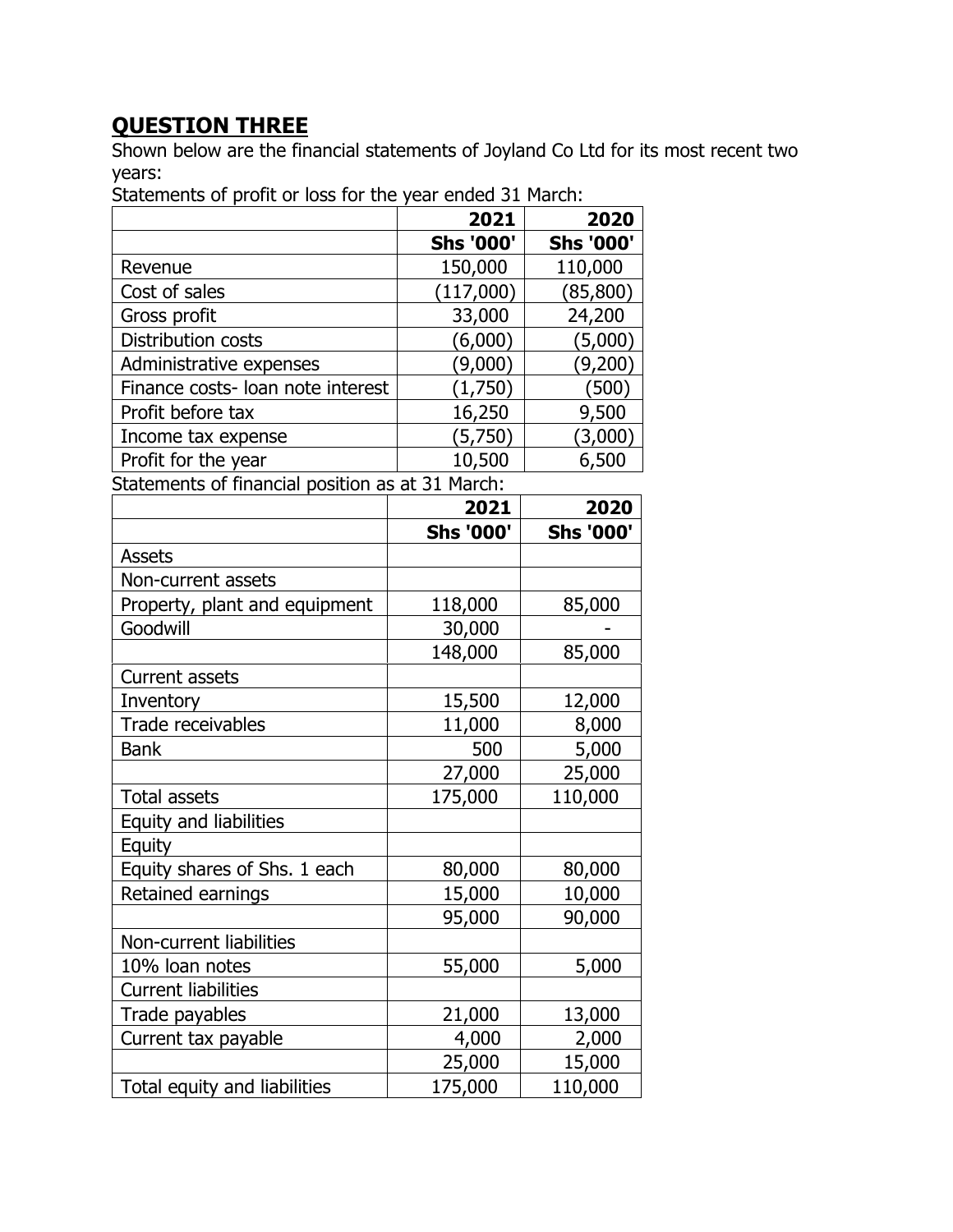The following information is available:

- (i) On 1 January 2021, Joyland Co Ltd purchased the trading assets and operations of Success Co. Ltd for Shs. 50 million and, on the same date, issued additional 10% loan notes to finance the purchase. Success Co. Ltd was an unincorporated entity and its results (for three months from 1 January 2021 to 31 March 2021) and net assets (including goodwill not subject to any impairment) are included in Joyland Co Ltd's financial statements for the year ended 31 March 2021. There were no other purchases or sales of non-current assets during the year ended 31 March 2021.
- (ii) Extracts of the results (for three months) of the previously separate business of Success Co. Ltd, which are included in Joyland Co Ltd's statement of profit or loss for the year ended 31 March 2021, are:

|                         | <b>Shs '000'</b> |
|-------------------------|------------------|
| Revenue                 | 30,000           |
| Cost of sales           | (21,000)         |
| Gross profit            | 9,000            |
| Distribution costs      | (2,000)          |
| Administrative expenses | (2.000)          |

(iii) The following six ratios have been correctly calculated for Joyland Co Ltd for the year ended 31 March 2020:

| Return on capital employed (ROCE)               | 10.5%      |
|-------------------------------------------------|------------|
| Net assets (equal to capital employed) turnover | 1.16 times |
| Gross profit margin                             | 22%        |
| Profit before interest and tax margin           | 9.1%       |
| Current ratio                                   | 1.7:1      |
| Gearing [debt/(debt+equity)]                    | 5.3%       |

#### **Required:**

**(a) Calculate for the year ended 31 March 2021:** 

**(i) Equivalent ratios (all six) to the above for Joyland Co Ltd based on its reported figures; and** 

**(ii) Equivalent ratios to the first FOUR only for Joyland Co Ltd excluding the effects of the purchase of Success Co. Ltd.** 

**Note: Assume the capital employed for Success Co. Ltd is equal to its purchase price of Shs. 50 million. (10 marks)** 

**(b) Assess the comparative financial performance and position of Joyland Co Ltd for the year ended 31 March 2021.** 

**Your answer should refer to the effects of the purchase of Success Co. Ltd. (10 marks) (Total: 20 marks)**